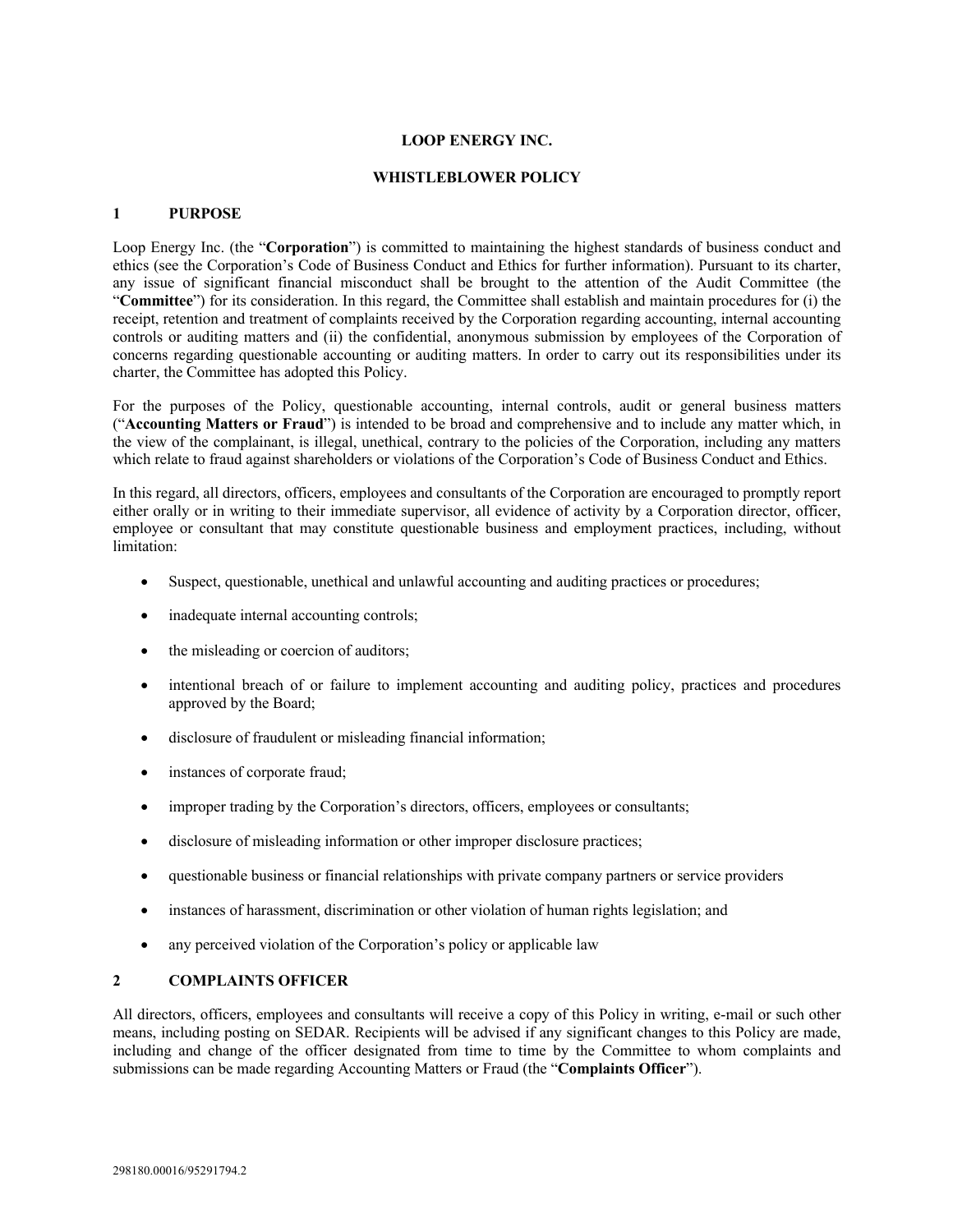The Complaints Officer is:

Audit Committee Chair Loop Energy Inc.

2700 Production Way Burnaby, BC V5A 4X1

Email: Sophia.langlois@loopenergy.com

#### **3 PROCEDURE**

- (a) Any director, employee or consultant of the Corporation may submit, on a confidential and if desired anonymous basis, any concerns regarding Accounting Matters or Fraud. All reports of alleged violations, whether or not they were submitted anonymously, will be kept in strict confidence to the extent possible, consistent with the Corporation's need to conduct an adequate investigation. Reports of alleged violations should be factual and candid, rather than speculative or conclusive, and should contain as much specific detail as possible to allow for proper assessment. The reports should clearly set forth all the information known by the director, employee or consultant about the alleged violation, including sufficient corroborating information to support the commencement of an investigation.
- (b) Any complainant must act honestly and in good faith when a complaint or submission is made under this Policy.
- (c) The Complaints Officer must report to the Committee as frequently as such Complaints Officer deems appropriate, but in any event no less frequently than on a quarterly basis during or prior to the quarterly meeting of the Committee called to approve interim and annual financial statements of the Corporation.
- (d) Upon receipt of a report from the Complaints Officer, the Committee shall discuss the report and take such steps as the Committee may deem appropriate, including, if deemed appropriate by the Committee, commencing an investigation into the report.
- (e) The Committee may enlist employees of the Corporation and/or outside legal, accounting or other advisors, as appropriate, to conduct any investigation of complaints regarding Accounting Matters or Fraud. In conducting any investigation, the Committee shall use reasonable efforts to protect the confidentiality of the complainant.
- (f) All directors, employees and consultants have an obligation to cooperate and comply with any review or investigation initiated by or on behalf of the Complaints Officer pursuant to this Policy.
- (g) During the investigation of a complaint or submission, a director, employee or consultant who is the subject of an investigation may, as appropriate, be placed on leave when it is determined that such leave would serve the interests of the director, employee or consultant or the Corporation, or both. Such leave is not to be interpreted as an accusation or a conclusion of guilt or innocence of any individual, including the person on leave.
- (h) The Complaints Officer shall retain a record of a complaint or submission received for a period of six years following resolution of the complaint or submission.
- (i) In the event a complaint or submission is received, there shall be no retaliation or adverse treatment of the complainants. The Corporation will not discharge, demote, suspend, threaten, harass or in any manner discipline, discriminate or retaliate, and shall not condone any retaliation by any person or group, directly or indirectly, against any person because he/she, honestly and in good faith: